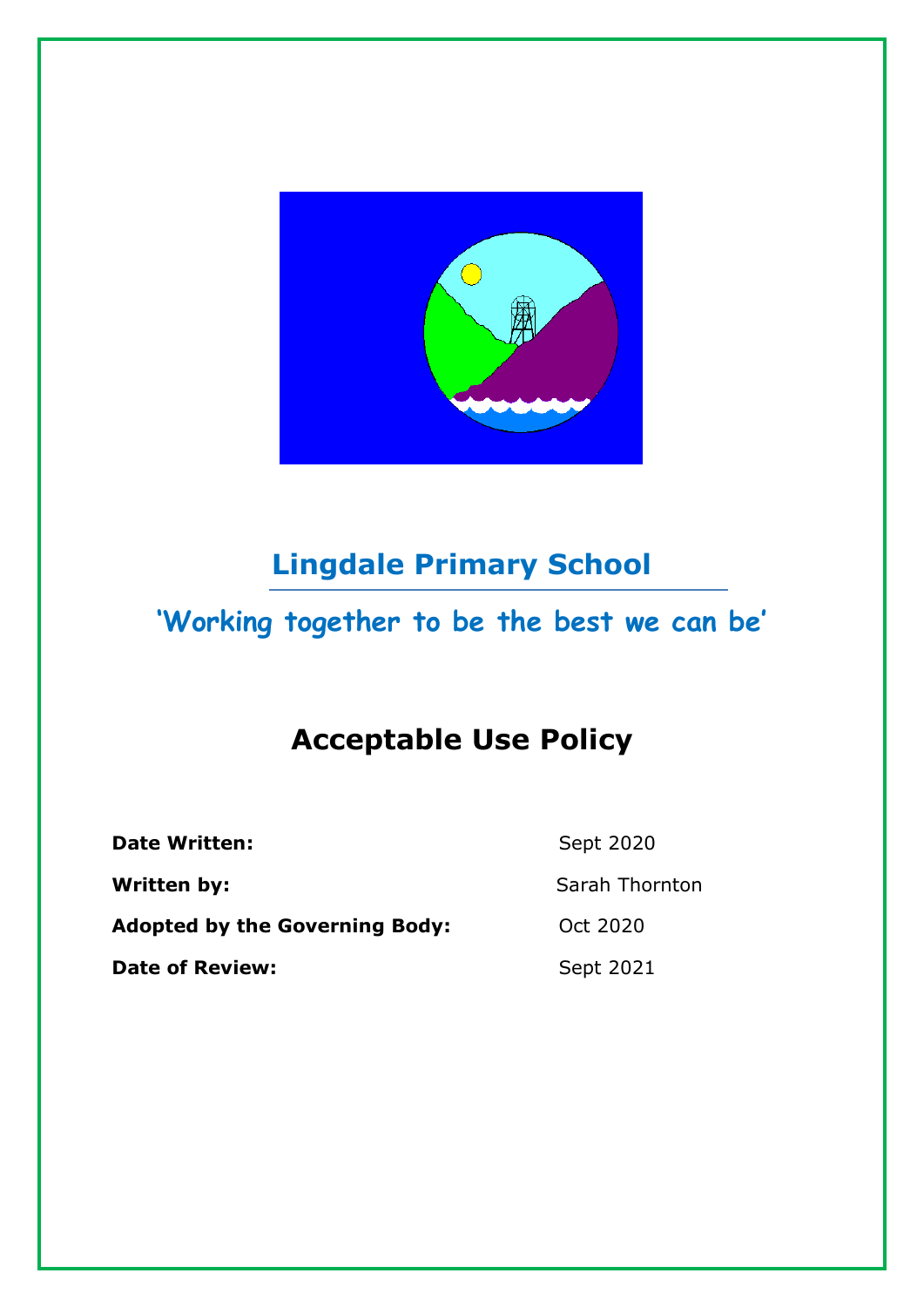# **Introduction**

In May 2018 the General Data Protection Regulation (GDPR) and the Data Protection Act 2018 (DPA) became enforceable across the United Kingdom. As part of Lingdale Primary's programme to comply with the new legislation it has written a new suite of Information Governance policies.

The Acceptable Use policy governs the use of the school's corporate network that individuals use on a daily basis in order to carry out business functions.

This policy should be read in conjunction with the other policies in the school's Information Governance policy framework.

# **Scope**

All policies in Lingdale Primary's Information Governance policy framework apply to all school employees, any authorised agents working on behalf of the school, including temporary or agency employees, and third party contractors. Individuals who are found to knowingly or recklessly infringe these policies may face disciplinary action.

The policies apply to information in all forms including, but not limited to:

- Hard copy or documents printed or written on paper,
- Information or data stored electronically, including scanned images,
- Communications sent by post/courier or using electronic means such as email, fax or electronic file transfer,
- Information or data stored on or transferred to removable media such as tape, CD, DVD, USB storage device or memory card,
- Information stored on portable computing devices including mobile phones, tablets, cameras and laptops,
- Speech, voice recordings and verbal communications, including voicemail,
- Published web content, for example intranet and internet,
- Photographs and other digital images.

# **Email**

The school provides email accounts to employees to assist with performance of their duties

*Personal Use*

Whilst email accounts should primarily be used for business functions, incidental and occasional use of the email account in a personal capacity may be permitted so long as:

- Personal messages do not tarnish the reputation of the school,
- Employees understand that emails sent to and from corporate accounts are the property of the school,
- Employees understand that school management may have access to their email account and any personal messages contained within,
- Employees understand that the Emails sent to/from their email account may have to be disclosed under Freedom of Information and/or Data Protection legislation,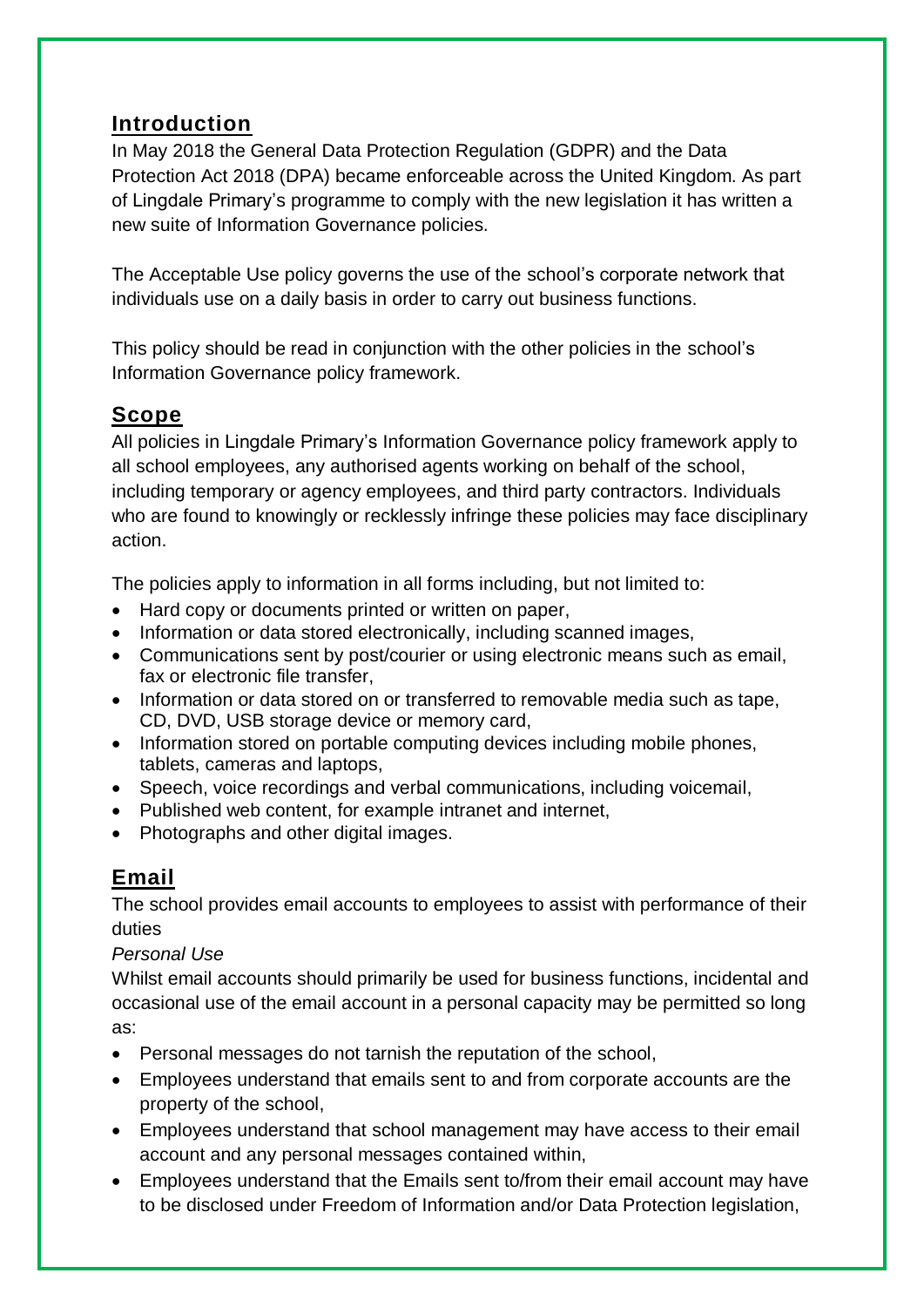- Employees understand that the school reserves the right to cleanse email accounts at regular intervals which could result in personal emails being erased from the corporate network,
- Use of corporate email accounts for personal use does not infringe on business functions.

## *Inappropriate Use*

The school does not permit individuals to send, forward, or solicit emails that in any way may be interpreted as insulting, disruptive, or offensive by any other individual or entity. Examples of prohibited material include, but are not necessarily limited to:

- Sexually explicit messages, images, cartoons, jokes or movie files,
- Unwelcome propositions,
- Profanity, obscenity, slander, or libel,
- Ethnic, religious, or racial slurs,
- Political beliefs or commentary,
- Any messages that could be construed as harassment or disparagement of others based on their sex, gender, racial or ethnic origin, sexual orientation, age, disability, religious or philosophical beliefs, or political beliefs.

#### *Other Business Use*

Users are not permitted to use emails to carry out their own business or business of others. This includes, but not necessarily limited to, work for political organisations, not-for-profit organisations, and private enterprises. This restriction may be lifted on a case by case basis at the discretion of school management.

#### *Email Security*

Users will take care to use their email accounts in accordance with the school's information security policy. In particular users will:

- Not click on links in emails from un-trusted or unverified sources,
- Use secure email transmission methods when sending personal data,
- Not sign up to marketing material that could jeopardise the school's IT network,
- Not send excessively large email attachments without authorisation from School management and the School's IT provider.

#### *Group Email Accounts*

Individuals may also be permitted access to send and receive emails from group and/or generic email accounts. These group email accounts must not be used in a personal capacity and users must ensure that they sign each email with their name so that emails can be traced to individuals. Improper use of group email accounts could lead to suspension of an individual's email rights. Mrs S Thornton (Head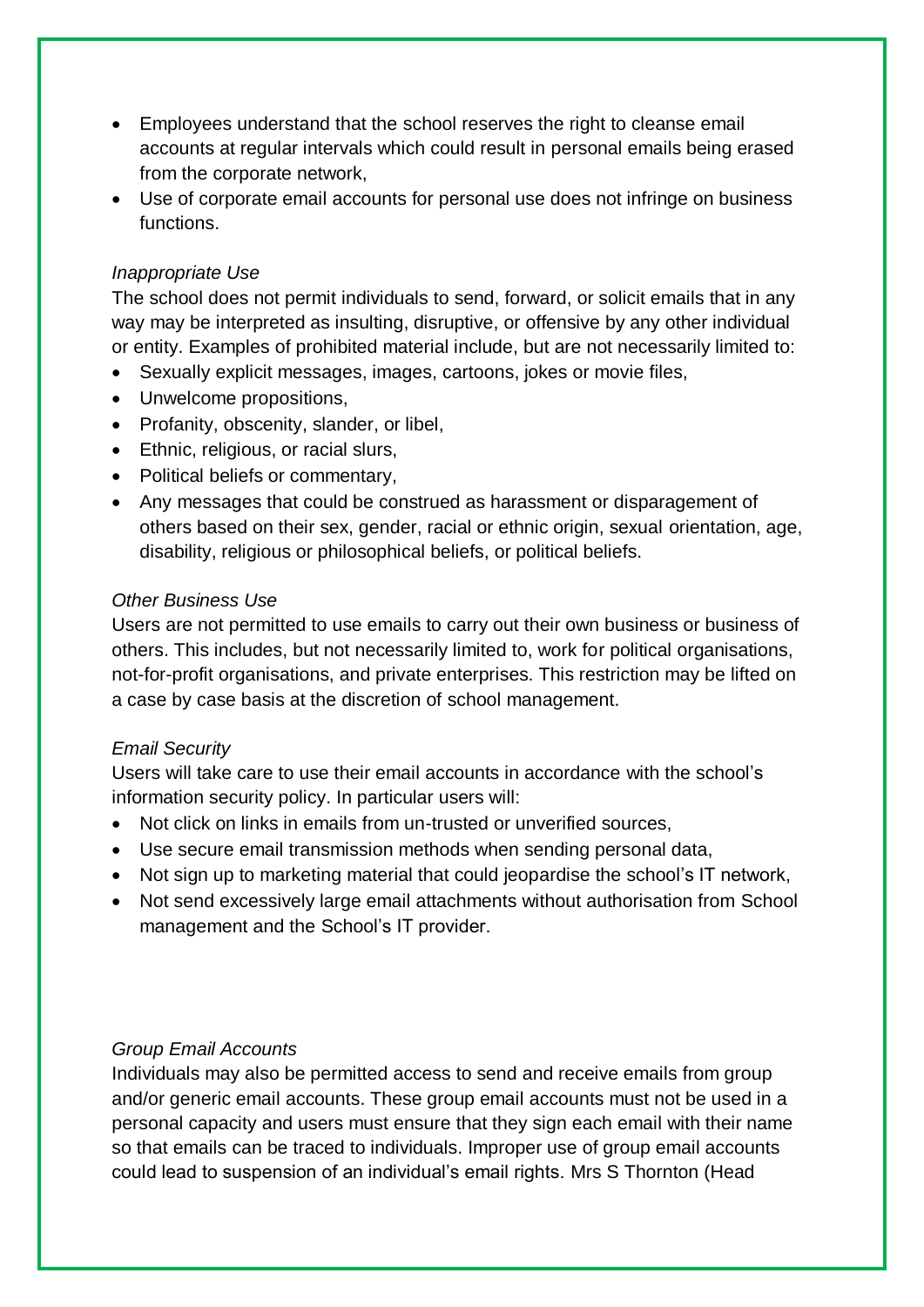Teacher) will have overall responsibility for allowing access to group email accounts but this responsibility may be devolved to other individuals.

The school may monitor and review all email traffic that comes to and from individual and group email accounts.

# **Internet Use**

The school provides internet access to employees to assist with performance of their duties.

## *Personal Use*

Whilst the internet should primarily be used for business functions, incidental and occasional use of the internet in a personal capacity may be permitted so long as:

- Usage does not tarnish the reputation of the school,
- Employees understand that school management may have access to their internet browsers and browsing history contained within,
- Employees understand that the school reserves the right to suspend internet access at any time,
- Use of the internet for personal use does not infringe on business functions.

## *Inappropriate Use*

The school does not permit individuals use the internet in a way that may be interpreted as insulting, disruptive, or offensive by any other individual or entity. Examples of prohibited material include, but are not necessarily limited to:

- Sexually explicit or pornographic images, cartoons, jokes or movie files,
- Images, cartoons, jokes or movie files containing ethnic, religious, or racial slurs,
- Any content that could be construed as harassment or disparagement of others based on their sex, gender, racial or ethnic origin, sexual orientation, age, disability, religious or philosophical beliefs, or political beliefs.

Individuals are also not permitted to use the internet in a way which could affect usage for others. This means not streaming or downloading media files and not using the internet for playing online games.

## *Other Business Use*

Users are not permitted to use the internet to carry out their own business or business of others. This includes, but not necessarily limited to, work for political organisations, not-for-profit organisations, and private enterprises. This restriction may be lifted on a case by case basis at the discretion of School management.

*Internet Security*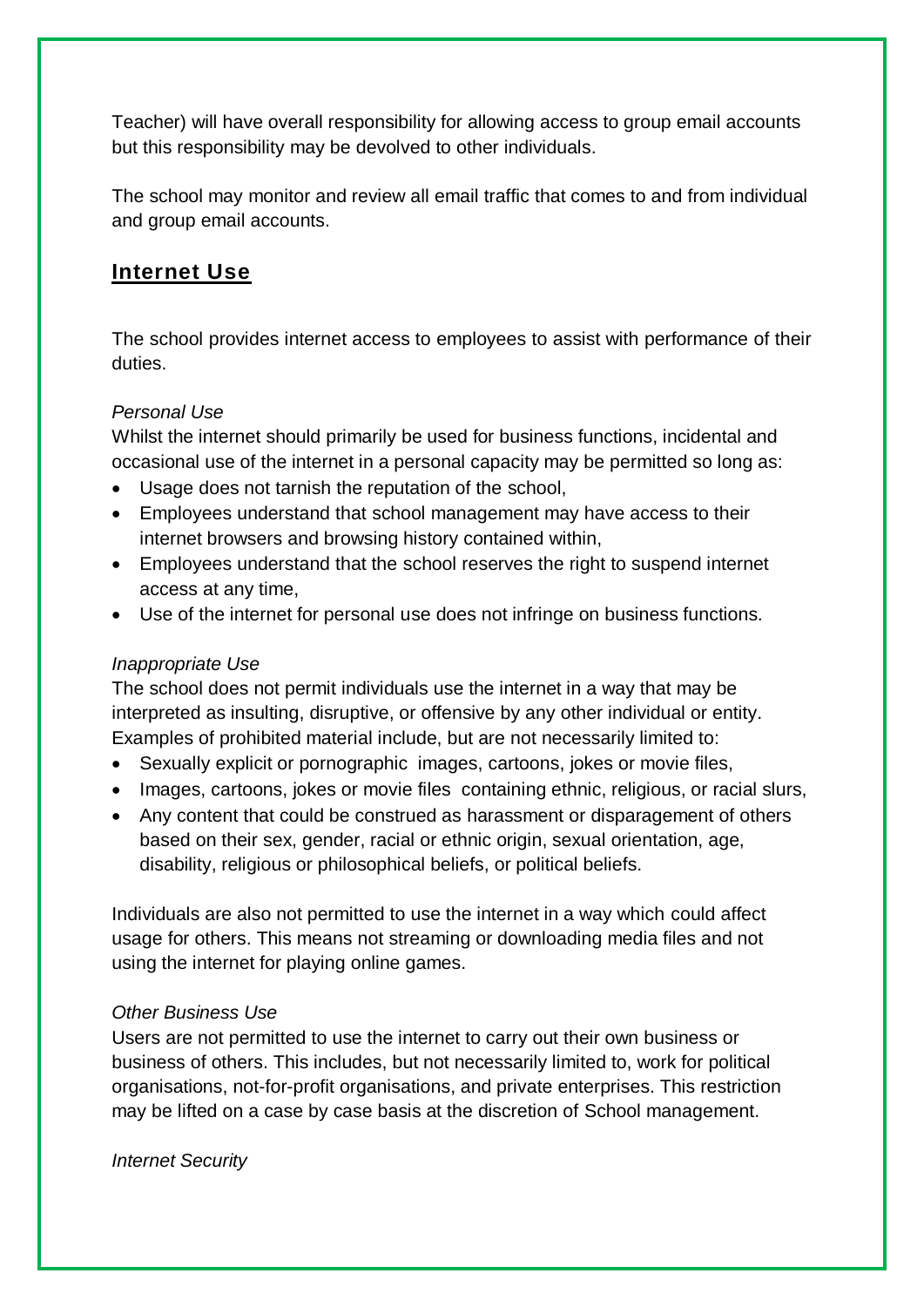Users will take care to use the internet in accordance with the school's information security policy. In particular users will not click on links on un-trusted or unverified WebPages.

# **Social Media Use**

The school recognises and embraces the benefits and opportunities that social media can contribute to an organisation. The school also recognises that the use of social media is a data protection risk due to its open nature and capacity to broadcast to a large amount of people in a short amount of time.

## *Corporate Account*

The school has a social media account. Nominated employees will have access to these accounts and are permitted to post general information about the school. Authorised employees will be given the usernames and passwords to these accounts which must not be disclosed to any other individual within or external to the organisation. Mr J Fairbridge (ICT Lead**)** will have overall responsibility for allowing access to social media accounts.

Corporate Social Media Accounts must not be used for the dissemination of personal data either in an open forum or by direct message. This would be a contravention of the School's information governance policies and data protection legislation.

Corporate Social Media Accounts must not be used in a way which could:

- Tarnish the reputation of the school,
- Be construed as harassment or disparagement of others based on their sex, gender, racial or ethnic origin, sexual orientation, age, disability, religious or philosophical beliefs, or political beliefs.
- Be construed as sexually explicit,
- Be construed as political beliefs or commentary.

## *Personal Accounts*

The school understands that many employees will use or have access to Personal Social Media Accounts. Employees must not use these accounts:

- During working hours,
- Using corporate equipment,
- To conduct corporate business,
- To contact or approach clients, customers, or partners of the School.

# **Telephone, Teams and Zoom Use**

The school provides email accounts to employees to assist with performance of their duties. The School also allows employees to use Teams and Zoom for Business. For